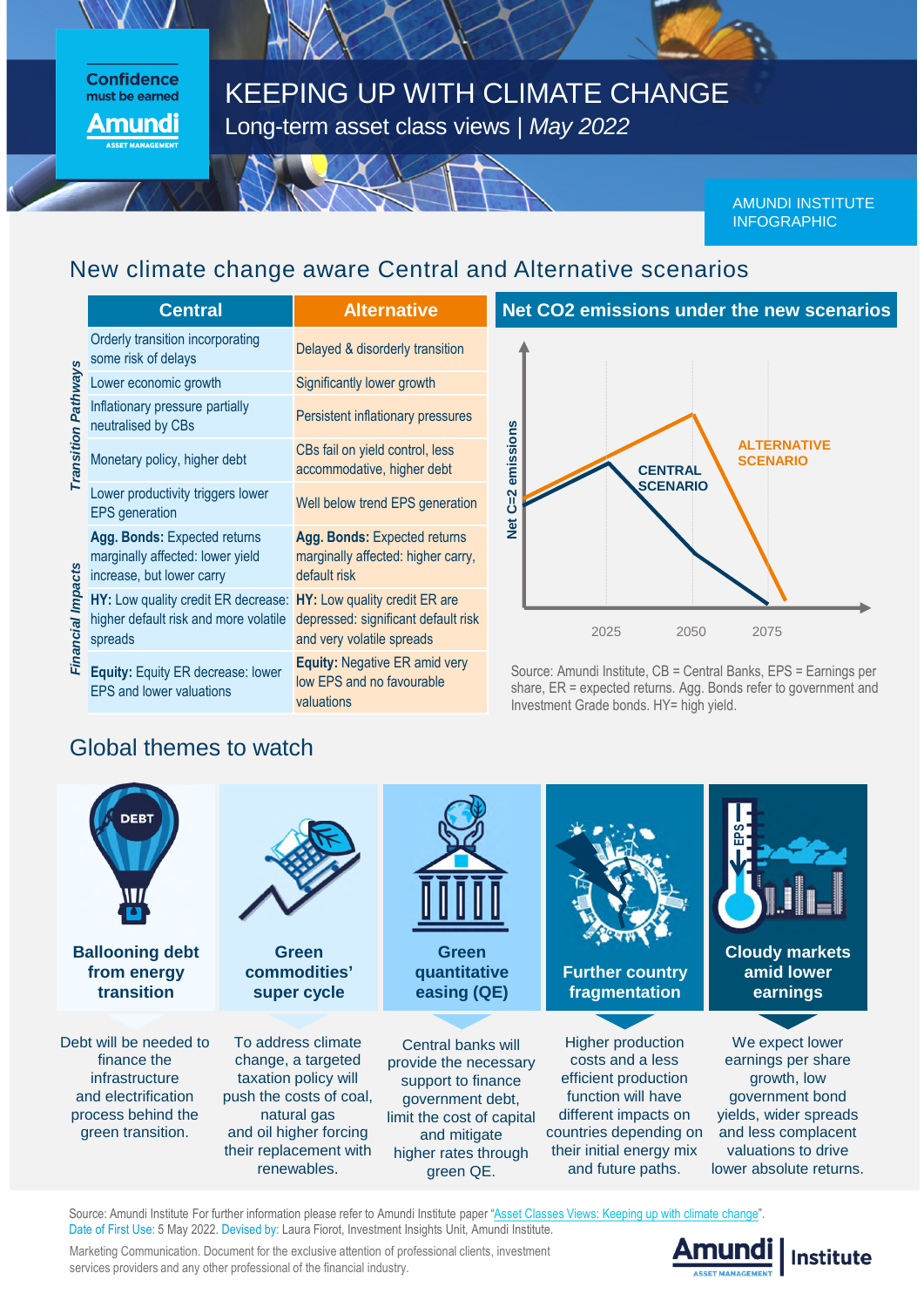## 10 year expected return under the climate Central scenario



Old World: No specific evidence to tackle climate targets.

#### 10 year relative preferences

| <b>Government bonds</b>                                            |                                               |  |
|--------------------------------------------------------------------|-----------------------------------------------|--|
| ↑ US and China govies                                              | $\vee$ EU and Japan govies                    |  |
| <b>Credit &amp; EM bonds</b>                                       |                                               |  |
| 个 Green bonds, EM                                                  | <b>↓Euro IG</b>                               |  |
| <b>Equities</b>                                                    |                                               |  |
| 个 Value (financials,<br>materials, energy), IT in<br>US, dividends | $\vee$ Cons. staples, comm,<br>services in EM |  |
| <b>Real assets</b>                                                 |                                               |  |
| 个 Green real estate,<br>infrastructure                             | $\overline{\mathsf{V}}$ Brown real estate     |  |

*Investors will have to focus on real returns amid higher structural inflation. Equities are preferred to bonds, but with lower returns vs the past. Higher country/sector divergences and companies' sensitivity to energy prices will increase dispersion of returns and offer sector/country allocation opportunities.*



Pascal BLANQUÉ, *Chairman, Amundi Institute*



**Monica DEFEND,** *Head of Amundi Institute*

Source: Amundi Asset Management CASM Model, Amundi Asset Management Quant Solutions and Amundi Institute, Bloomberg. Macro figures as of last release. Equity returns based on MSCI indices. Reference duration are average figures. Local Currency. Returns on credit asset are comprehensive of default losses. Forecast and fair values up to 3-year horizon provided by Research team (macro, yields, spread and equity). Forecasts for annualised returns are based upon estimates and reflect subjective judgments and assumptions. These results were achieved by means of a mathematical formula and do not reflect the effect of unforeseen economic and market factors on decision making. The forecast returns are not necessarily indicative of future performance, which could differ substantially. Equity indexes are from MSCI, IG and HY credit indexes are ICE BofAML indexes, EM bond index is the JPMorgan EMBI Global diversified. All indexes are Total Return in Local Currencies. Regarding real assets, the data represents the modelling of core (moderate risk) real estate and direct lending on the private debt side. We assumed a leverage in the range 20-30% for Real Estate and a leverage of 100% for Direct Lending. In private equity, we considered the risk premium (and the leverage) calculated using a Beta versus the public market. Unlisted infrastructure equity is represented by Edhec Infra300 index. These results do not take into account neither the potential value added from alternative asset specialists when they select and manage these assets, nor the very strong dispersion of returns within the different real and alternative asset types. In other words, these models do not consider any alpha component and can be considered representative of the average manager. Forecasts for annualised returns are based upon estimates and reflect subjective judgments and assumptions. For further information referto ["Asset Classes Views: Keeping up with climate change](https://research-center.amundi.com/article/asset-classes-views-keeping-climate-change)".

Date of First Use: 5 May 2022. Devised by: Laura Fiorot, Amundi Investment Insights Unit.

Marketing Communication. Document for the exclusive attention of professional clients, investment services providers and any other professional of the financial industry.